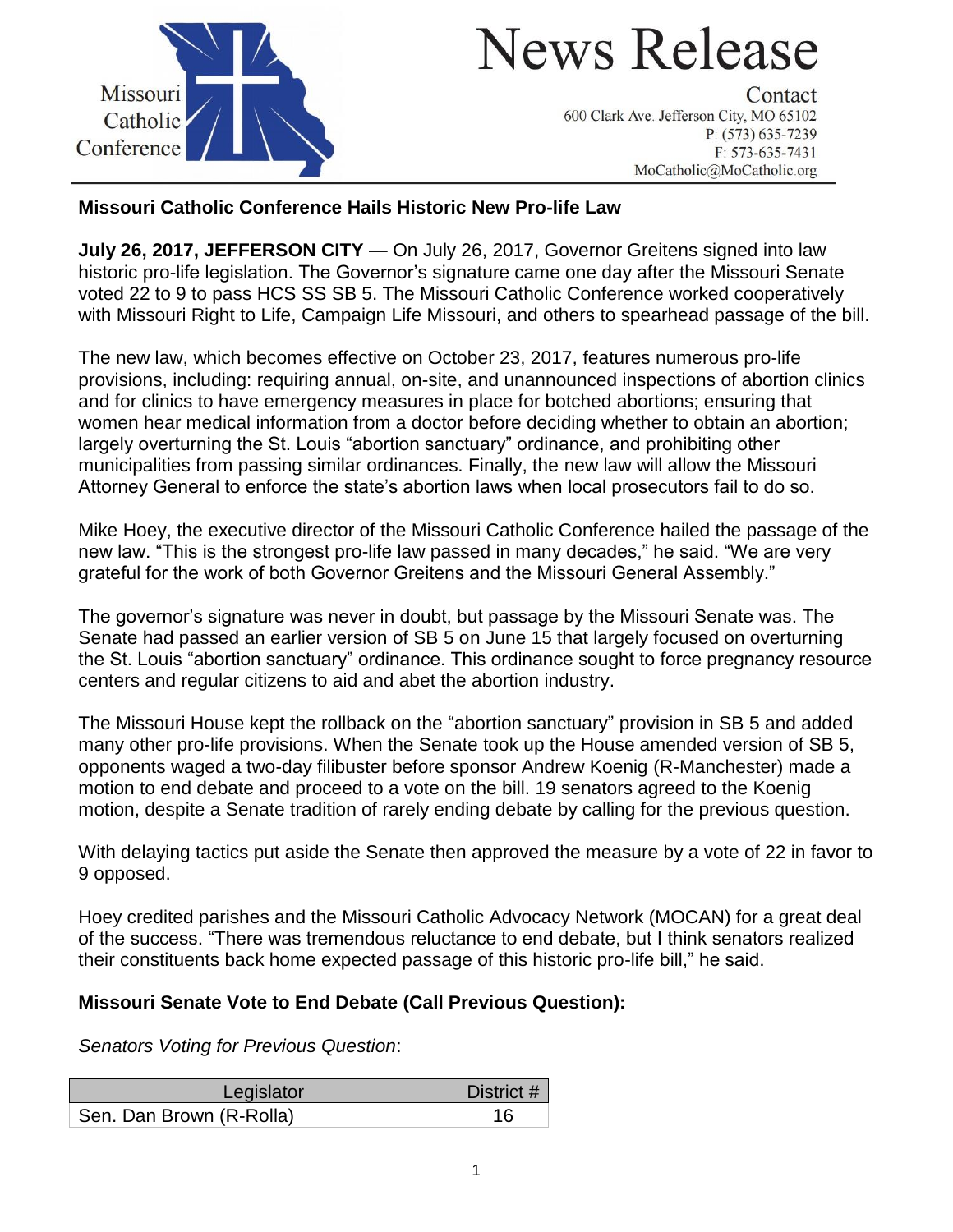| Sen. Mike Cunningham (R-Rogersville)      | 33 |
|-------------------------------------------|----|
| Sen. Bill Eigel (R-St. Peters)            | 23 |
| Sen. Ed Emery (R-Harrisonville)           | 31 |
| Sen. Dan Hegeman (R-Cosby)                | 12 |
| Sen. Denny Hoskins (R-Warrensburg)        | 21 |
| Sen. Mike Kehoe (R-Jefferson City)        | 6  |
| Sen. Andrew Koenig (R-Manchester)         | 15 |
| Sen. Will Kraus (R-Lee's Summit)          | 8  |
| Sen. Brian Munzlinger (R-Williamstown)    | 18 |
| Sen. Bob Onder (R-Lake St. Louis)         | 2  |
| Sen. Ron Richard (R-Joplin)               | 32 |
| Sen. Jeanie Riddle (R-Fulton)             | 10 |
| Sen. Caleb Rowden (R-Columbia)            | 19 |
| Sen. David Sater (R-Cassville)            | 29 |
| Sen. Dave Schatz (R-Sullivan)             | 26 |
| Sen. Wayne Wallingford (R-Cape Girardeau) | 27 |
| Sen. Jay Wasson (R-Nixa)                  | 20 |
| Sen. Paul Wieland (R-Imperial)            | 22 |

*Senators Voting against Previous Question*:

| Legislator                         | District # |
|------------------------------------|------------|
| Sen. Shalonn Curls (D-Kansas City) | 9          |
| Sen. Bob Dixon (R-Springfield)     | 30         |
| Sen. Jason Holsman (D-Kansas City) | 7          |
| Sen. Jacob Hummel (D-St. Louis)    | 4          |
| Sen. Doug Libla (R-Poplar Bluff)   | 25         |
| Sen. Jamilah Nasheed (D-St. Louis) | 5          |
| Sen. John Rizzo (D-Independence)   | 11         |
| Sen. Gary Romine (R-Farmington)    | 3          |
| Sen. Jill Schupp (D-St. Louis)     | 24         |
| Sen. Scott Sifton (D-St. Louis)    | 1          |
| Sen. Ryan Silvey (R-Kansas City)   | 17         |
| Sen. Gina Walsh (D-St. Louis)      | 13         |

## **Missouri Senate Vote for Final Passage of HCS SS SB 5**

*Senators voting for HCS SS SB 5:*

| Legislator                           | District # |
|--------------------------------------|------------|
| Sen. Dan Brown (R-Rolla)             | 16         |
| Sen. Mike Cunningham (R-Rogersville) | 33         |
| Sen. Bob Dixon (R-Springfield)       | 30         |
| Sen. Bill Eigel (R-St. Peters)       | 23         |